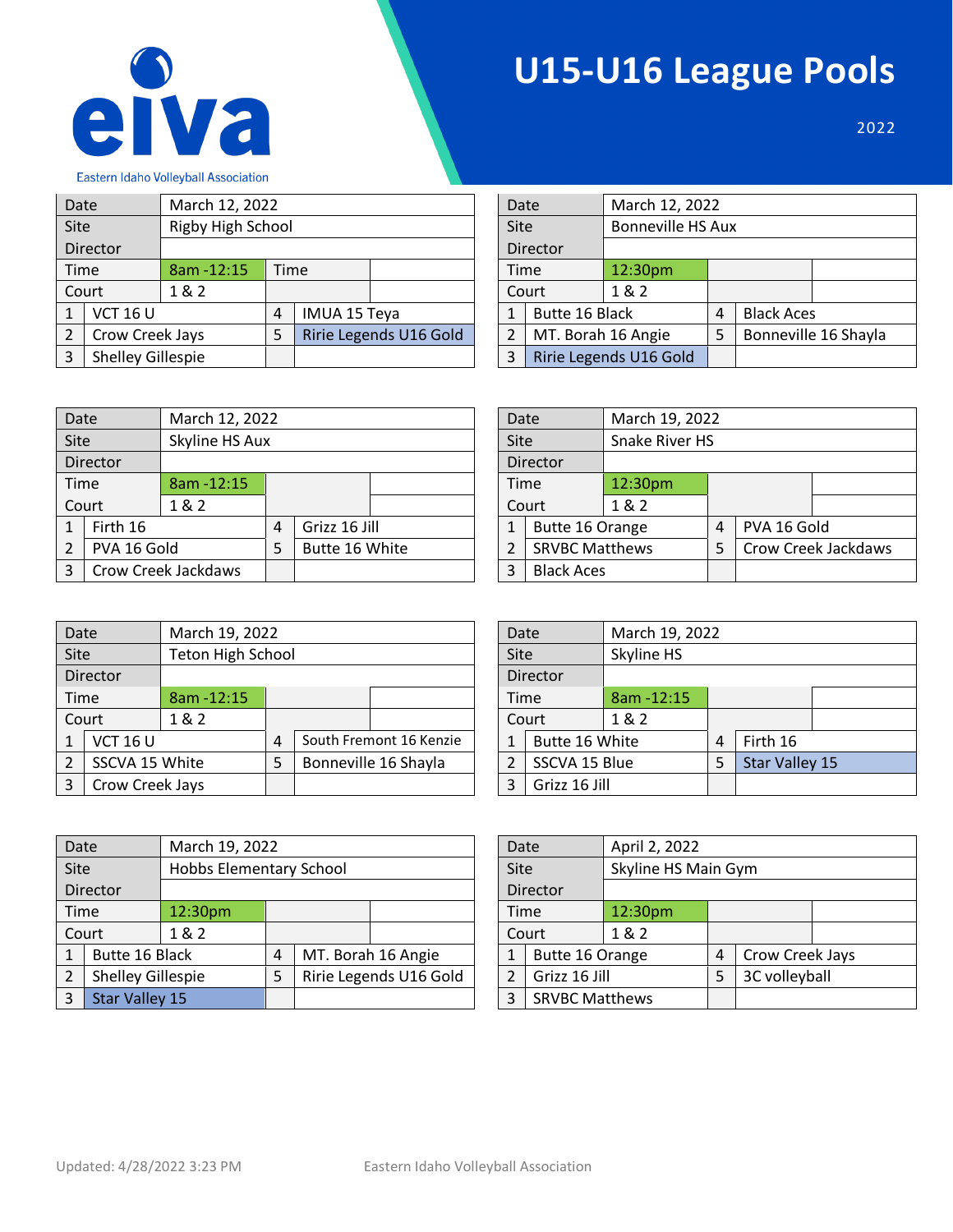| Date        |                   | April 2, 2022           |   |                |  | Date |                     | April 2, 2022           |                |                |  |  |  |
|-------------|-------------------|-------------------------|---|----------------|--|------|---------------------|-------------------------|----------------|----------------|--|--|--|
| <b>Site</b> |                   | Hobbs Elementary School |   |                |  | Site |                     | <b>Madison HS</b>       |                |                |  |  |  |
|             | Director          |                         |   |                |  |      | Director            |                         |                |                |  |  |  |
|             | Time              | $8am - 12:15$           |   |                |  |      | <b>Time</b>         | 12:30pm                 |                |                |  |  |  |
|             | Court             | 1& 2                    |   |                |  |      | Court               | 1&2                     |                |                |  |  |  |
|             |                   | Crow Creek Jackdaws     | 4 | Butte 16 Black |  |      |                     | South Fremont 16 Kenzie | $\overline{4}$ | SSCVA 15 White |  |  |  |
|             | Shelley Gillespie |                         | 5 | Firth 16       |  |      | West J 1            |                         | 5              | Star Valley 15 |  |  |  |
|             | SSCVA 15 Blue     |                         |   |                |  | 3    | <b>IMUA 15 Teya</b> |                         |                |                |  |  |  |

| Date                       |              | April 2, 2022           |   |                |  |
|----------------------------|--------------|-------------------------|---|----------------|--|
| Site                       |              | <b>Madison HS</b>       |   |                |  |
| Director                   |              |                         |   |                |  |
|                            | Time         | 12:30pm                 |   |                |  |
|                            | Court        | 1 & 2                   |   |                |  |
| 1                          |              | South Fremont 16 Kenzie | 4 | SSCVA 15 White |  |
| $\mathfrak{p}$<br>West J 1 |              |                         | 5 | Star Valley 15 |  |
| 3                          | IMUA 15 Teya |                         |   |                |  |

Date April 16, 2022

Time 12:30pm

3 Crow Creek Jackdaws

Ē

|             | Date              | April 16, 2022          |   |                          |  | Date           |                    | April 16        |
|-------------|-------------------|-------------------------|---|--------------------------|--|----------------|--------------------|-----------------|
| <b>Site</b> |                   | Hobbs Elementary School |   |                          |  | Site           |                    | <b>Ririe HS</b> |
|             | <b>Director</b>   |                         |   |                          |  |                | Director           |                 |
|             | Time              | 8am - 12:15             |   |                          |  | Time           |                    | 12:30pr         |
|             | Court             | 1&2                     |   |                          |  | Court          |                    | 1&2             |
|             | Shelley Gillespie |                         | 4 | <b>Black Aces</b>        |  | 1              | West J 1           |                 |
| 2           | Grizz 16 Jill     |                         | 5 | <b>Shelley Lexington</b> |  | $\overline{2}$ | IMUA 15 Teya       |                 |
| 3           | Butte 16 White    |                         |   |                          |  | 3              | Crow Creek Jackday |                 |
|             |                   |                         |   |                          |  |                |                    |                 |

| <b>IMU</b>  |                          | April 16, 2022     |   |               |  |  |                     | Date          | April 23, 2022       |   |                          |                         |  |
|-------------|--------------------------|--------------------|---|---------------|--|--|---------------------|---------------|----------------------|---|--------------------------|-------------------------|--|
| <b>Site</b> |                          | Shelley HS Main    |   |               |  |  | <b>Site</b>         |               | Sugar Salem HS       |   |                          |                         |  |
|             | Director                 |                    |   |               |  |  |                     | Director      |                      |   |                          |                         |  |
|             | Time                     | 12:30pm            |   |               |  |  |                     | Time          | $8am - 12:15$        |   |                          |                         |  |
|             | Court                    | 1 & 2              |   |               |  |  | 1 & 2<br>Court      |               |                      |   |                          |                         |  |
|             | <b>Butte White</b>       |                    | 4 | 3C volleyball |  |  | $\mathbf{1}$        |               | Bonneville 16 Shayla | 4 |                          | South Fremont 16 Kenzie |  |
| 2           | <b>Shelley Lexington</b> |                    | 5 | PVA 16 Gold   |  |  | $\overline{2}$      | SSCVA 15 Blue |                      | 5 | <b>Shelley Lexington</b> |                         |  |
| 3           |                          | MT. Borah 16 Angie |   |               |  |  | 3<br>Butte 16 White |               |                      |   |                          |                         |  |
|             |                          |                    |   |               |  |  |                     |               |                      |   |                          |                         |  |

|             | April 23, 2022<br>Date                 |         |       |                          |  | Date            |                       | April 23, 2022 |                         |                   |  |
|-------------|----------------------------------------|---------|-------|--------------------------|--|-----------------|-----------------------|----------------|-------------------------|-------------------|--|
| <b>Site</b> | Sugar Salem HS                         |         |       |                          |  | Site            |                       |                | Hobbs Elementary School |                   |  |
|             | Director                               |         |       |                          |  | Director        |                       |                |                         |                   |  |
|             | Time                                   | 12:30pm |       |                          |  | 12:30pm<br>Time |                       |                |                         |                   |  |
|             | Court                                  | 1 & 2   | Court |                          |  | 1 & 2           |                       |                |                         |                   |  |
|             | <b>VCT 16 U</b>                        |         | 4     | Shelley Lexington        |  | 1               | Butte 16 Black        |                | 4                       | <b>Black Aces</b> |  |
|             | Crow Creek Jays<br>SSCVA 15 White<br>5 |         | 2     | <b>Shelley Gillespie</b> |  | 5               | <b>SRVBC Matthews</b> |                |                         |                   |  |
| 3           | Butte 16 White                         |         | 3     | <b>Grace Grizzlies</b>   |  |                 |                       |                |                         |                   |  |
|             |                                        |         |       |                          |  |                 |                       |                |                         |                   |  |

| Date        |                     | April 23, 2022         |   |                    |                        |  | May 7, 2022<br>Date   |                        |             |   |  |                      |  |
|-------------|---------------------|------------------------|---|--------------------|------------------------|--|-----------------------|------------------------|-------------|---|--|----------------------|--|
| <b>Site</b> |                     | Rigby HS Main          |   |                    |                        |  |                       | Snake River HS<br>Site |             |   |  |                      |  |
|             | Director            |                        |   |                    |                        |  |                       | Director               |             |   |  |                      |  |
|             | Time                | 12:30pm                |   |                    |                        |  | Time                  |                        | 8am - 12:15 |   |  |                      |  |
|             | Court               | 1 & 2                  |   |                    |                        |  |                       | Court                  | 1&2         |   |  |                      |  |
|             | Firth 16            |                        | 4 |                    | MT. Borah 16 Angie     |  |                       | Butte 16 Orange        |             | 4 |  | Bonneville 16 Shayla |  |
| 2           | <b>IMUA 15 Teya</b> |                        |   | <b>IMUA Jessie</b> |                        |  | <b>SRVBC Matthews</b> |                        |             |   |  | Crow Creek Jackdaws  |  |
| 3           |                     | Ririe Legends U16 Gold |   |                    | Ririe Legends U16 Gold |  |                       |                        |             |   |  |                      |  |

| Date         |                       | May 7, 2022            |                       |  |                      |  |  |  |
|--------------|-----------------------|------------------------|-----------------------|--|----------------------|--|--|--|
| Site         |                       |                        | <b>Snake River HS</b> |  |                      |  |  |  |
|              | Director              |                        |                       |  |                      |  |  |  |
| Time         |                       | 8am - 12:15            |                       |  |                      |  |  |  |
|              | Court                 | 1&2                    |                       |  |                      |  |  |  |
| $\mathbf{1}$ | Butte 16 Orange       |                        | 4                     |  | Bonneville 16 Shayla |  |  |  |
| 2            | <b>SRVBC Matthews</b> |                        | 5                     |  | Crow Creek Jackdaws  |  |  |  |
| 3            |                       | Ririe Legends U16 Gold |                       |  |                      |  |  |  |

| Date                |               | April 23, 2022       |   |                          |                         |  |  |  |  |
|---------------------|---------------|----------------------|---|--------------------------|-------------------------|--|--|--|--|
| Site                |               | Sugar Salem HS       |   |                          |                         |  |  |  |  |
|                     | Director      |                      |   |                          |                         |  |  |  |  |
| Time                |               | 8am - 12:15          |   |                          |                         |  |  |  |  |
|                     | Court         | 1&2                  |   |                          |                         |  |  |  |  |
| $\mathbf{1}$        |               | Bonneville 16 Shayla | 4 |                          | South Fremont 16 Kenzie |  |  |  |  |
| $\mathcal{P}$       | SSCVA 15 Blue |                      | 5 | <b>Shelley Lexington</b> |                         |  |  |  |  |
| Butte 16 White<br>3 |               |                      |   |                          |                         |  |  |  |  |
|                     |               |                      |   |                          |                         |  |  |  |  |

1 | West J 1 | 4 | Ririe Legends U16 Gold

2 IMUA 15 Teya  $5$  VCT 16 U

| Date           |                          | April 23, 2022                 |   |                       |  |  |  |  |  |
|----------------|--------------------------|--------------------------------|---|-----------------------|--|--|--|--|--|
| Site           |                          | <b>Hobbs Elementary School</b> |   |                       |  |  |  |  |  |
|                | Director                 |                                |   |                       |  |  |  |  |  |
| Time           |                          | 12:30pm                        |   |                       |  |  |  |  |  |
|                | Court                    | 1 & 2                          |   |                       |  |  |  |  |  |
| 1              | Butte 16 Black           |                                |   | <b>Black Aces</b>     |  |  |  |  |  |
| $\overline{2}$ | <b>Shelley Gillespie</b> |                                | 5 | <b>SRVBC Matthews</b> |  |  |  |  |  |
| 3              | <b>Grace Grizzlies</b>   |                                |   |                       |  |  |  |  |  |
|                |                          |                                |   |                       |  |  |  |  |  |